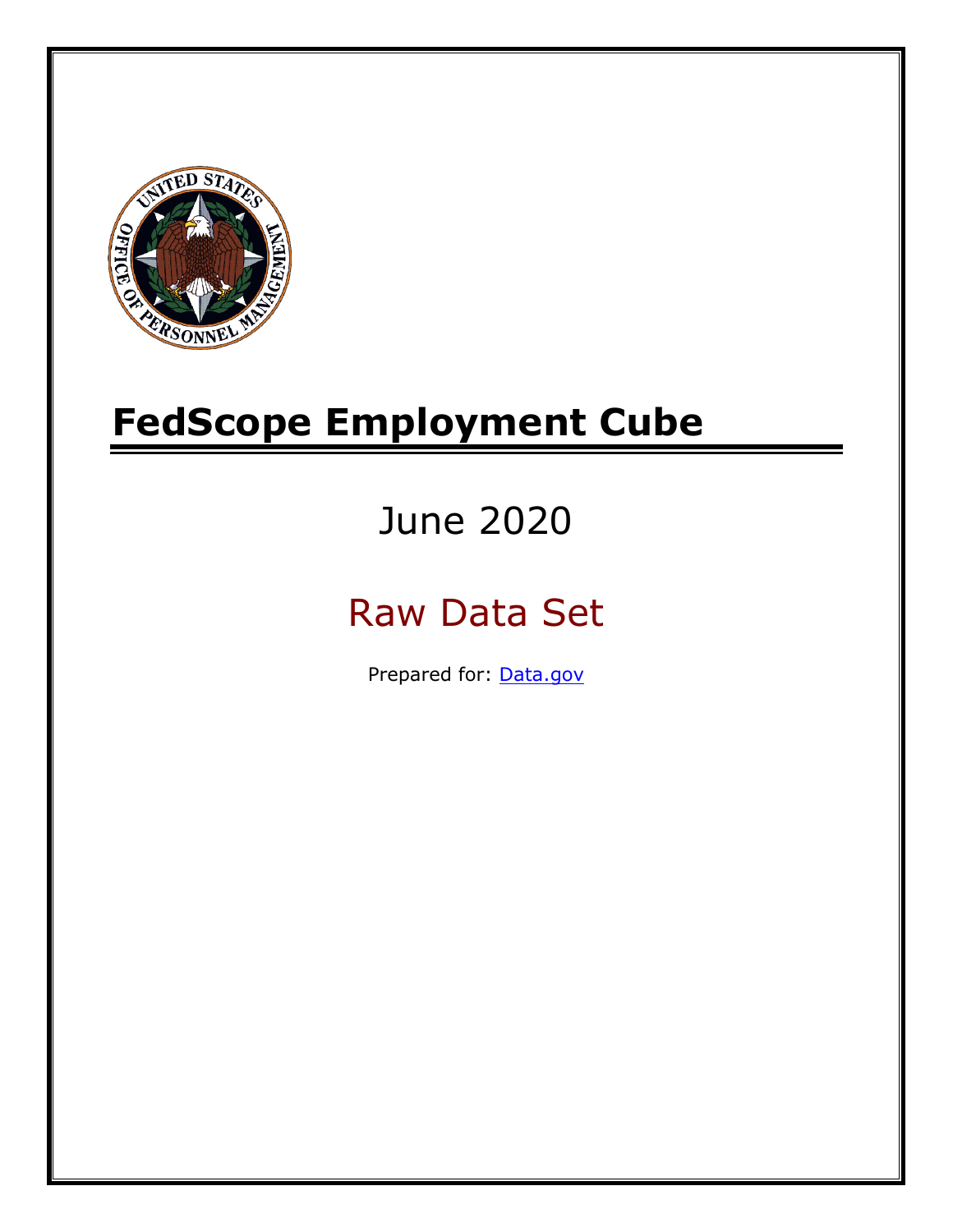

# **Table of Contents**

| $\mathbf{1}$   | <b>OVERVIEW</b>                                | 3                                          |
|----------------|------------------------------------------------|--------------------------------------------|
| 1.1            | <b>Purpose</b>                                 |                                            |
| 1.2            | <b>Scope</b>                                   |                                            |
| $\overline{2}$ | <b>RAW DATA SET FILE</b>                       | $\begin{array}{c} 3 \\ 3 \\ 3 \end{array}$ |
|                | 2.1 FACTDATA                                   |                                            |
| 3              | <b>DIMENSION TRANSLATIONS FILES</b>            |                                            |
| 3.1            | Agency                                         |                                            |
| 3.2            | Location                                       | $\frac{5}{5}$                              |
| 3.3            | Age                                            | $6\phantom{1}6$                            |
| 3.4            | <b>Education Level</b>                         | $\overline{7}$                             |
| 3.5            | <b>General Schedule &amp; Equivalent Grade</b> | 8                                          |
| 3.6            | <b>Length of Service</b>                       | 8                                          |
| 3.7            | Occupation                                     | $\overline{9}$                             |
| 3.8            | <b>Occupation Category</b>                     | 9                                          |
| 3.9            | Pay Plan & Grade                               | 10                                         |
|                | 3.10 Salary Level                              | 10                                         |
|                | 3.11 STEM Occupations                          | 11                                         |
|                | 3.12 Supervisory Status                        | 11                                         |
|                | 3.13 Type of Appointment                       | 12                                         |
|                | 3.14 Work Schedule                             | 12                                         |
|                | 3.15 Work Status                               | 13                                         |
|                | 3.16 Date                                      | 13                                         |
|                | 3.17 Employment                                | 14                                         |
|                | 3.18 Average Salary                            | 14                                         |
|                | 3.19 Average Length of Service                 | 14                                         |
| 4              | <b>DATA DEFINITIONS</b>                        | 15                                         |
| 4.1            | Agency                                         | 15                                         |
| 4.2            | Location                                       | 15                                         |
| 4.3            | Age                                            | 15                                         |
| 4.4            | <b>Education Level</b>                         | 15                                         |
| 4.5            | <b>General Schedule &amp; Equivalent Grade</b> | 15                                         |
| 4.6            | <b>Length of Service</b>                       | 15                                         |
| 4.7            | Occupation                                     | 15                                         |
| 4.8            | <b>Occupation Category</b>                     | 15                                         |
| 4.9            | Pay Plan & Grade                               | 16                                         |
| 4.10           | <b>Salary Level</b>                            | 16                                         |
| 4.11           | <b>STEM Occupations</b>                        | 16                                         |
| 4.12           | <b>Supervisory Status</b>                      | 16                                         |
| 4.13           | <b>Type of Appointment</b>                     | 16                                         |
| 4.14           | <b>Work Schedule</b>                           | 16                                         |

**Source**: FedScope [\(https://www.fedscope.opm.gov/\)](https://www.fedscope.opm.gov/) 1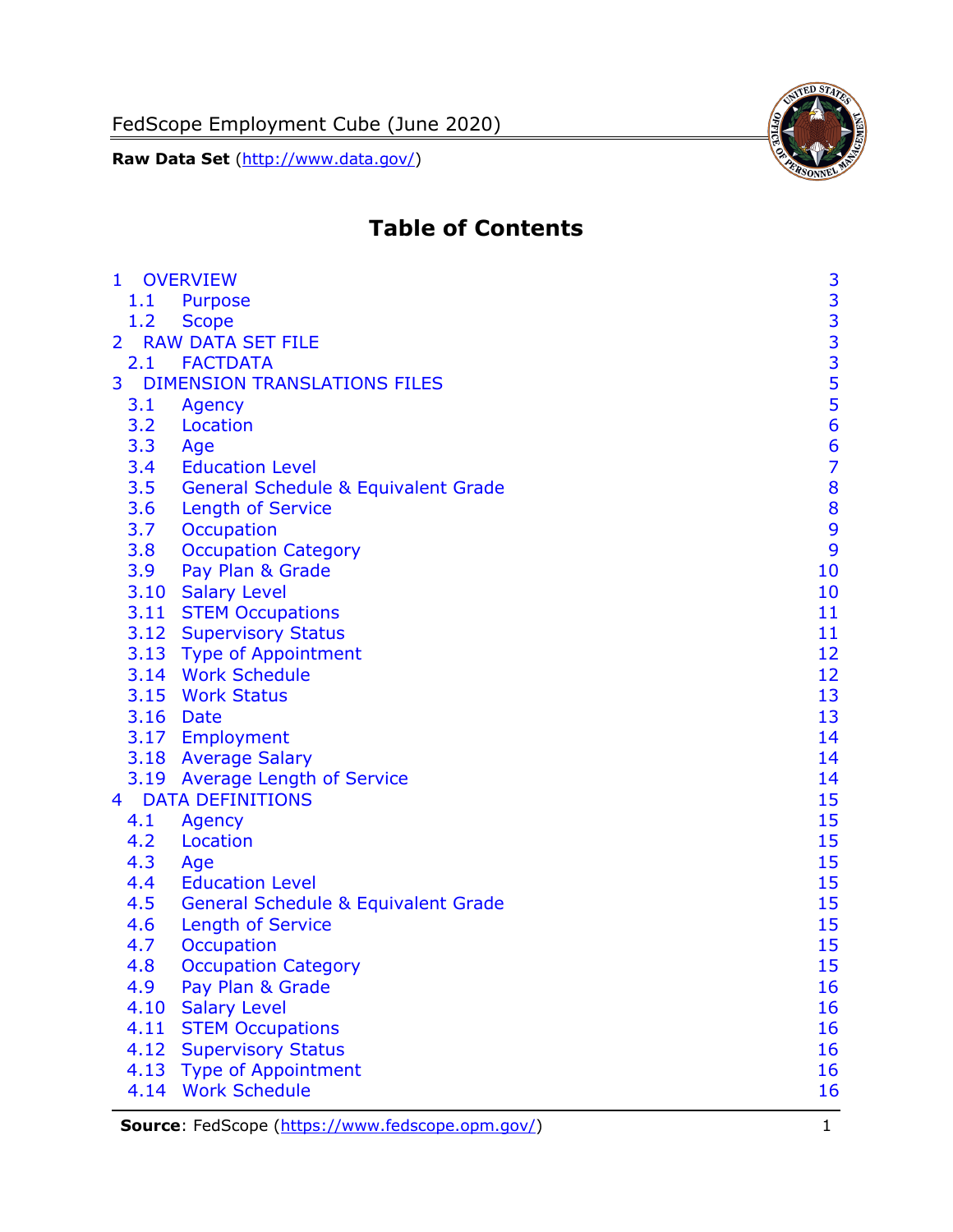FedScope Employment Cube (June 2020)

**Raw Data Set** (http://www.data.gov/)

|     | 4.15 Work Status                                    | 16 |
|-----|-----------------------------------------------------|----|
|     | 4.16 Date                                           | 16 |
|     | 4.17 Employment                                     | 17 |
|     | 4.18 Average Salary                                 | 17 |
|     | 4.19 Average Length of Service                      | 17 |
|     | 5 APPENDIX                                          | 18 |
| 5.1 | SAS Program to Read Raw Data Sets for Data Analysis | 18 |
| 5.2 | <b>FedScope General Public Web Site</b>             | 18 |

## **Listing of Tables**

| Table 2.1: FACTDATA.TXT Record Layout   | 4  |
|-----------------------------------------|----|
| Table 3.1: DTagy.txt Record Layout      | 5  |
| Table 3.2: DTloc.txt Record Layout      | 6  |
| Table 3.3: DTagelvl.txt Record Layout   | 6  |
| Table 3.4: DTedlvl.txt Record Layout    | 7  |
| Table 3.5: DTgsegrd.txt Record Layout   | 8  |
| Table 3.6: DTloslvl.txt Record Layout   | 8  |
| Table 3.7: DTocc.txt Record Layout      | 9  |
| Table 3.8: DTpatco.txt Record Layout    | 9  |
| Table 3.9: DTppgrd.txt Record Layout    | 10 |
| Table 3.10: DTsallvl.txt Record Layout  | 10 |
| Table 3.11: DTstemocc.txt Record Layout | 11 |
| Table 3.12: DTsuper.txt Record Layout   | 11 |
| Table 3.13: DTtoa.txt Record Layout     | 12 |
| Table 3.14: DTwrksch.txt Record Layout  | 12 |
| Table 3.15: DTwkstat.txt Record Layout  | 13 |
| Table 3.16: DTdate.txt Record Layout    | 13 |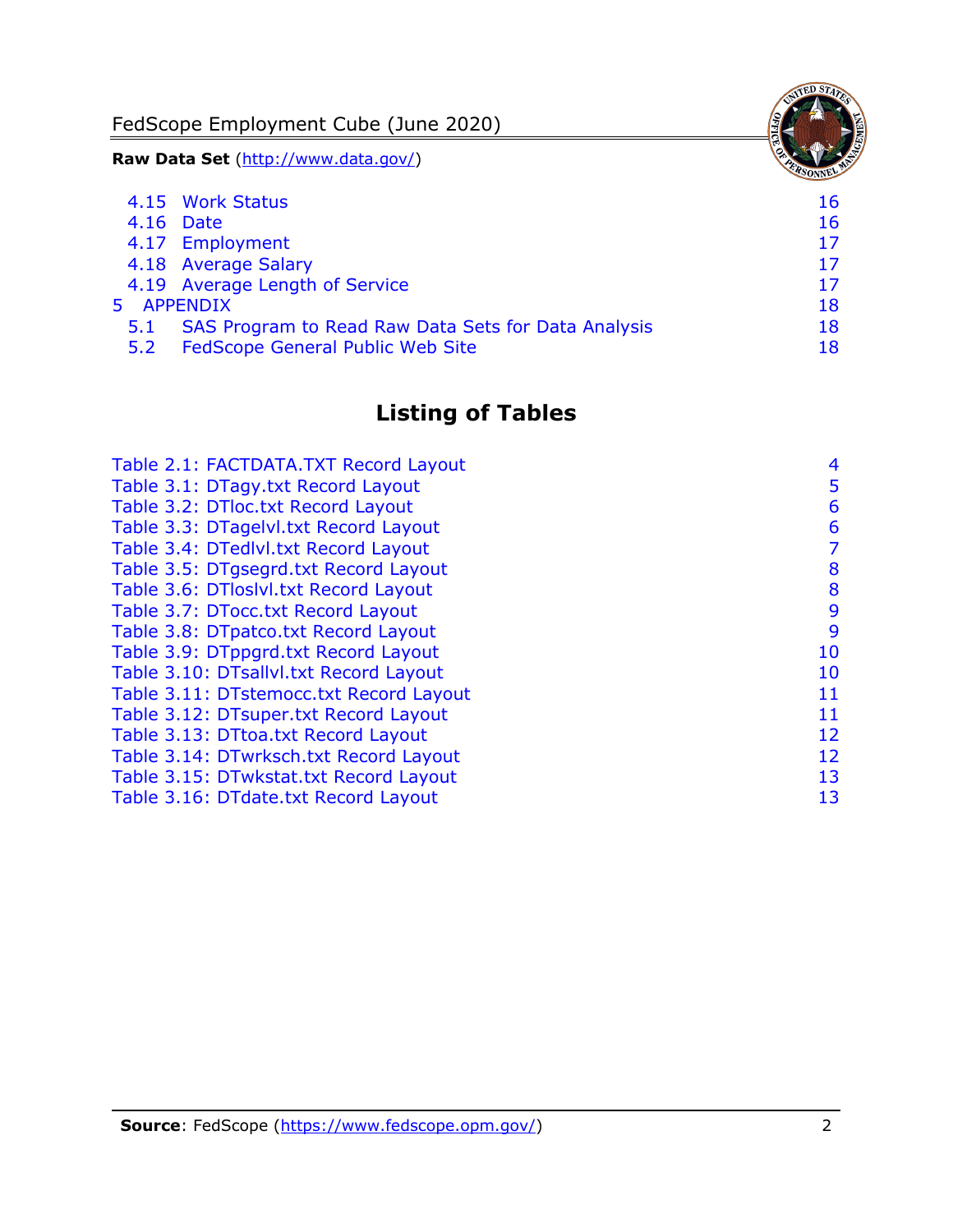

## <span id="page-3-0"></span>**1 OVERVIEW**

#### <span id="page-3-1"></span>*1.1 Purpose*

The purpose of this raw data set is to increase public access to high value, machine readable datasets generated by the U.S. Office of Personnel Management. The FedScope Employment Cube data sets are available via [Data.gov.](http://www.data.gov/)

## <span id="page-3-2"></span>*1.2 Scope*

The scope of this raw data set includes data elements used in the creation of the FedScope Employment Cube [\(https://www.fedscope.opm.gov/\)](https://www.fedscope.opm.gov/). **NOTE**: Starting in FY 2010, the OPM Statistical Data Mart (SDM) is the source for all FedScope data. The SDM is processed data from the Enterprise Human Resources Integration (EHRI) data warehouse. Data is processed on a quarterly basis (i.e. March, June, September and December).

## <span id="page-3-3"></span>**2 RAW DATA SET FILE**

## <span id="page-3-4"></span>*2.1 FACTDATA*

This "**delimited**" (comma separated value (**CSV**)) raw data set provides employee population data as of June 2020. Each column value is separated by a "**comma**" from the next column's value and each row starts a new record. Each record contains 20 data elements. The record layout for FACTDATA.TXT is depicted in [Table 2.1](#page-4-0) below: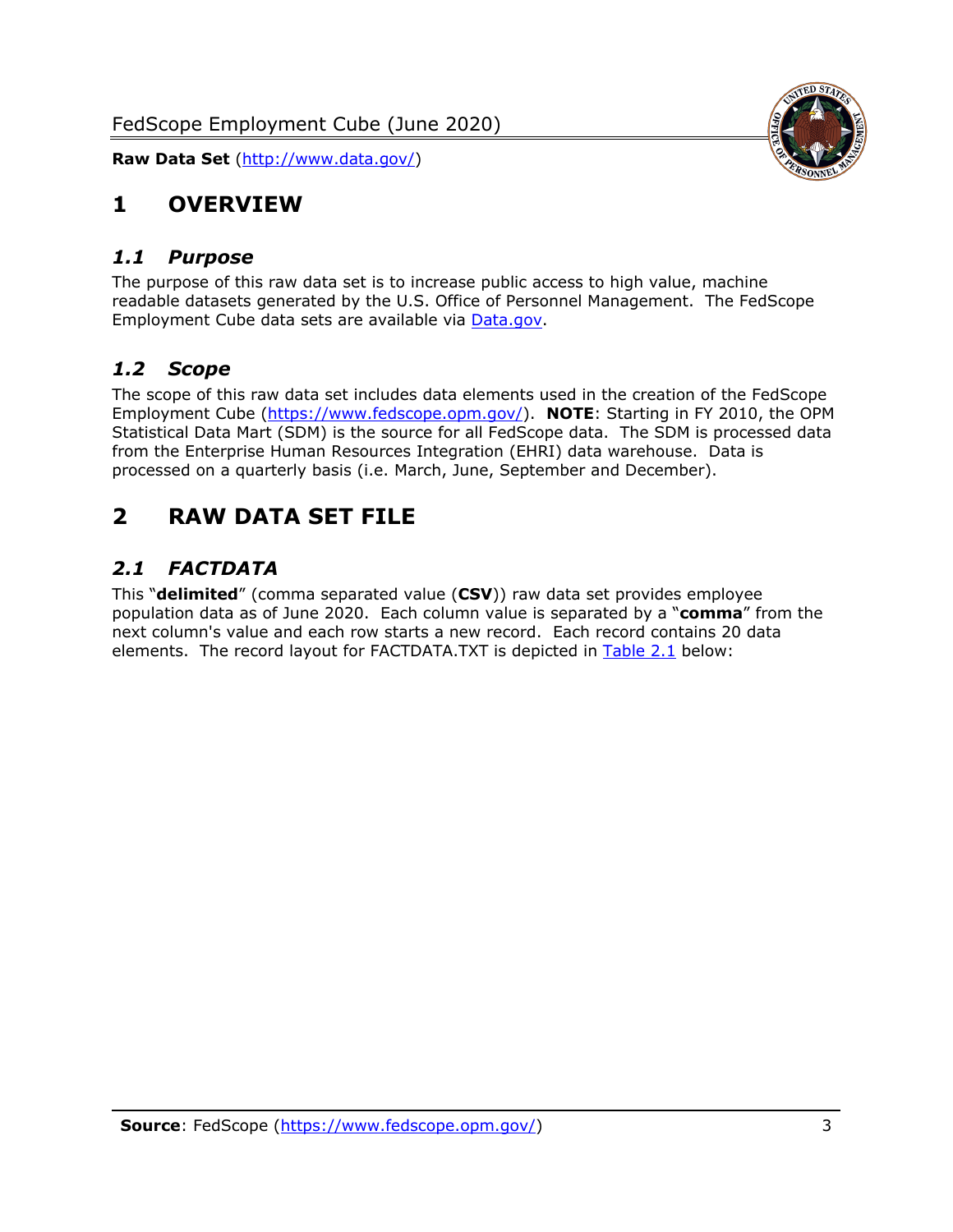<span id="page-4-0"></span>

#### **Table 2.1: FACTDATA.TXT Record Layout**

**NOTE**: If importing this table (data set) into Excel, change the "column data format" for columns 1-17 from "General" to "Text". Columns 18-20 can be imported as "General" data format. In Excel, the "General" data format converts numeric values to numbers. Columns 1-17 are TEXT fields; Columns 18-20 are NUMERIC fields.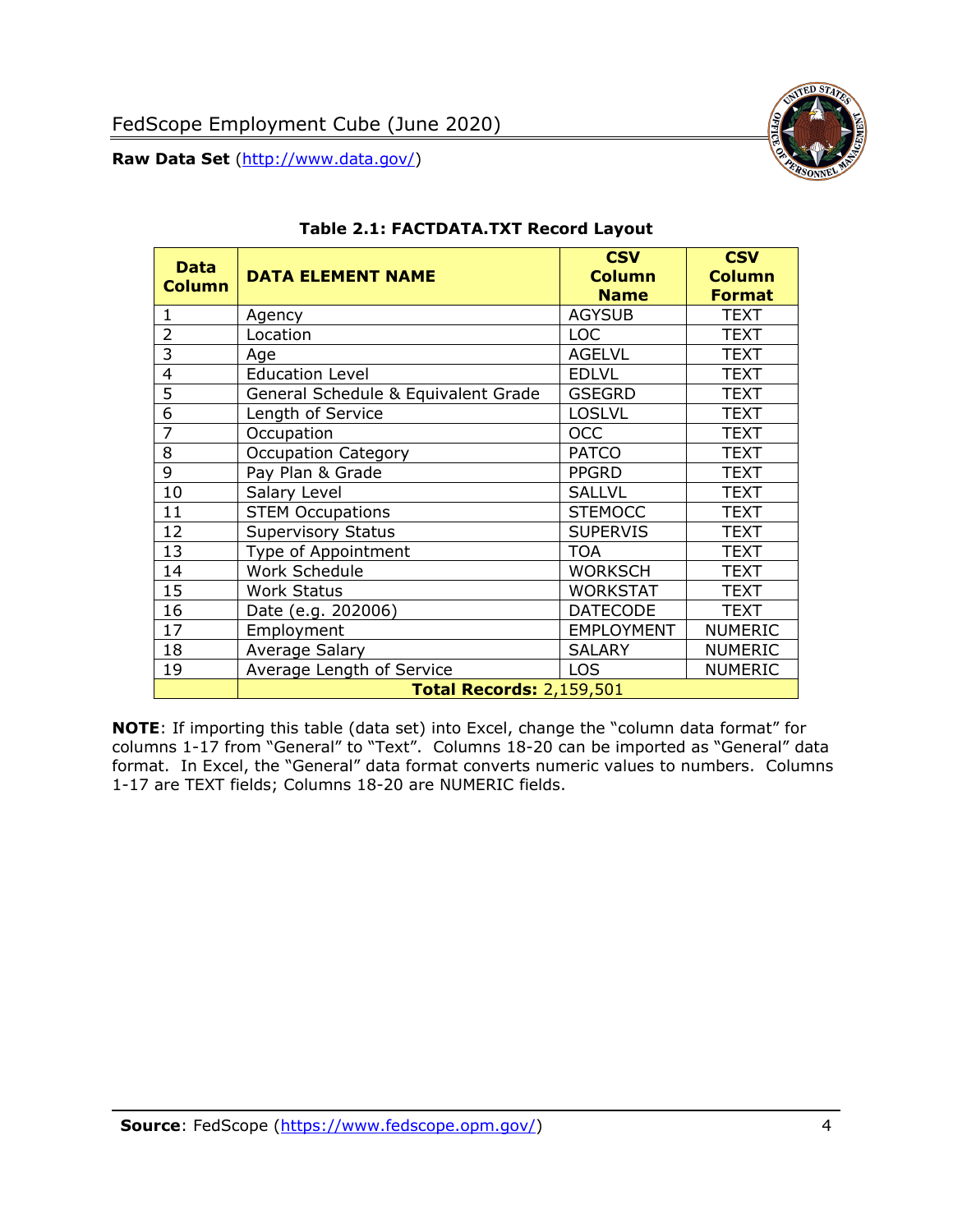

# <span id="page-5-0"></span>**3 DIMENSION TRANSLATIONS FILES**

## <span id="page-5-1"></span>*3.1 Agency*

This "**delimited**" (comma separated value (**CSV**)) data file provides translations for the agency data element contained in the employee population data file (FACTDATA.TXT). See [Table 2.1.](#page-4-0) Each column value is separated by a "**comma**" from the next column's value and each row starts a new record. Each record contains 6 data elements. The record layout for DTagy.txt is depicted in **[Table 3.1](#page-5-2)** below:

<span id="page-5-2"></span>

| <b>Data</b><br><b>Column</b> | <b>DATA ELEMENT NAME</b>       | <b>CSV</b><br><b>Column</b><br><b>Name</b> | <b>CSV</b><br><b>Column</b><br><b>Format</b> |
|------------------------------|--------------------------------|--------------------------------------------|----------------------------------------------|
|                              | Agency Type                    | <b>AGYTYP</b>                              | <b>TEXT</b>                                  |
| $\mathcal{P}$                | <b>Agency Type Translation</b> | <b>AGYTYPT</b>                             | <b>TEXT</b>                                  |
| 3                            | Agency                         | AGY                                        | <b>TEXT</b>                                  |
|                              | <b>Agency Translation</b>      | <b>AGYT</b>                                | <b>TEXT</b>                                  |
|                              | Agency Sub element             | <b>AGYSUB</b>                              | <b>TEXT</b>                                  |
| 6                            | Agency Sub element Translation | <b>AGYSUBT</b>                             | <b>TEXT</b>                                  |
| <b>Total Records: 533</b>    |                                |                                            |                                              |

#### **Table 3.1: DTagy.txt Record Layout**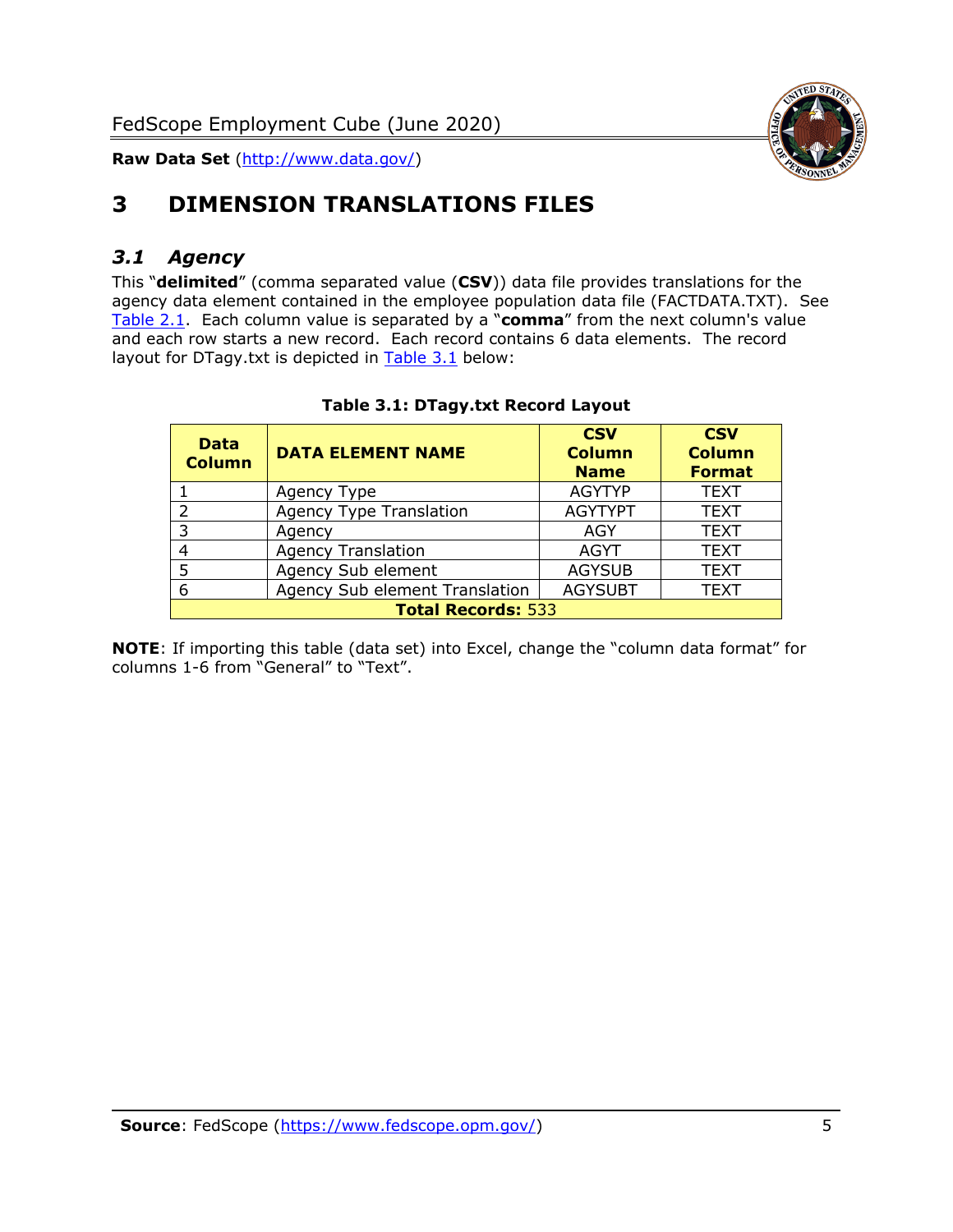## <span id="page-6-0"></span>*3.2 Location*

This "**delimited**" (comma separated value (**CSV**)) data file provides translations for the location data element contained in the employee population data file (FACTDATA.TXT). See [Table 2.1.](#page-4-0) Each column value is separated by a "**comma**" from the next column's value and each row starts a new record. Each record contains 4 data elements. The record layout for DTloc.txt is depicted in [Table 3.2](#page-6-2) below:

<span id="page-6-2"></span>

| <b>Data</b><br><b>Column</b> | <b>DATA ELEMENT NAME</b>         | <b>CSV</b><br><b>Column</b><br><b>Name</b> | <b>CSV</b><br><b>Column</b><br><b>Format</b> |  |
|------------------------------|----------------------------------|--------------------------------------------|----------------------------------------------|--|
|                              | Location Type                    | <b>LOCTYP</b>                              | <b>TEXT</b>                                  |  |
|                              | <b>Location Type Translation</b> | <b>LOCTYPT</b>                             | <b>TEXT</b>                                  |  |
|                              | State/Country                    | <b>LOC</b>                                 | <b>TEXT</b>                                  |  |
|                              | <b>State/Country Translation</b> | LOCT                                       | <b>TEXT</b>                                  |  |
| <b>Total Records: 226</b>    |                                  |                                            |                                              |  |

|  |  | <b>Table 3.2: DTloc.txt Record Layout</b> |  |  |
|--|--|-------------------------------------------|--|--|
|--|--|-------------------------------------------|--|--|

**NOTE**: If importing this table (data set) into Excel, change the "column data format" for columns 1-4 from "General" to "Text".

## <span id="page-6-1"></span>*3.3 Age*

This "**delimited**" (comma separated value (**CSV**)) data file provides translations for the age data element contained in the employee population data file (FACTDATA.TXT). See Table [2.1.](#page-4-0) Each column value is separated by a "**comma**" from the next column's value and each row starts a new record. Each record contains 2 data elements. The record layout for DTagelvl.txt is depicted in [Table 3.3](#page-6-3) below:

<span id="page-6-3"></span>

| <b>Data</b><br><b>Column</b> | <b>DATA ELEMENT NAME</b> | <b>CSV</b><br><b>Column</b><br><b>Name</b> | <b>CSV</b><br><b>Column</b><br><b>Format</b> |
|------------------------------|--------------------------|--------------------------------------------|----------------------------------------------|
|                              | Age                      | AGELVL                                     | TFXT                                         |
|                              | Age Translation          | AGEL VLT                                   | TFXT                                         |
| <b>Total Records: 12</b>     |                          |                                            |                                              |

#### **Table 3.3: DTagelvl.txt Record Layout**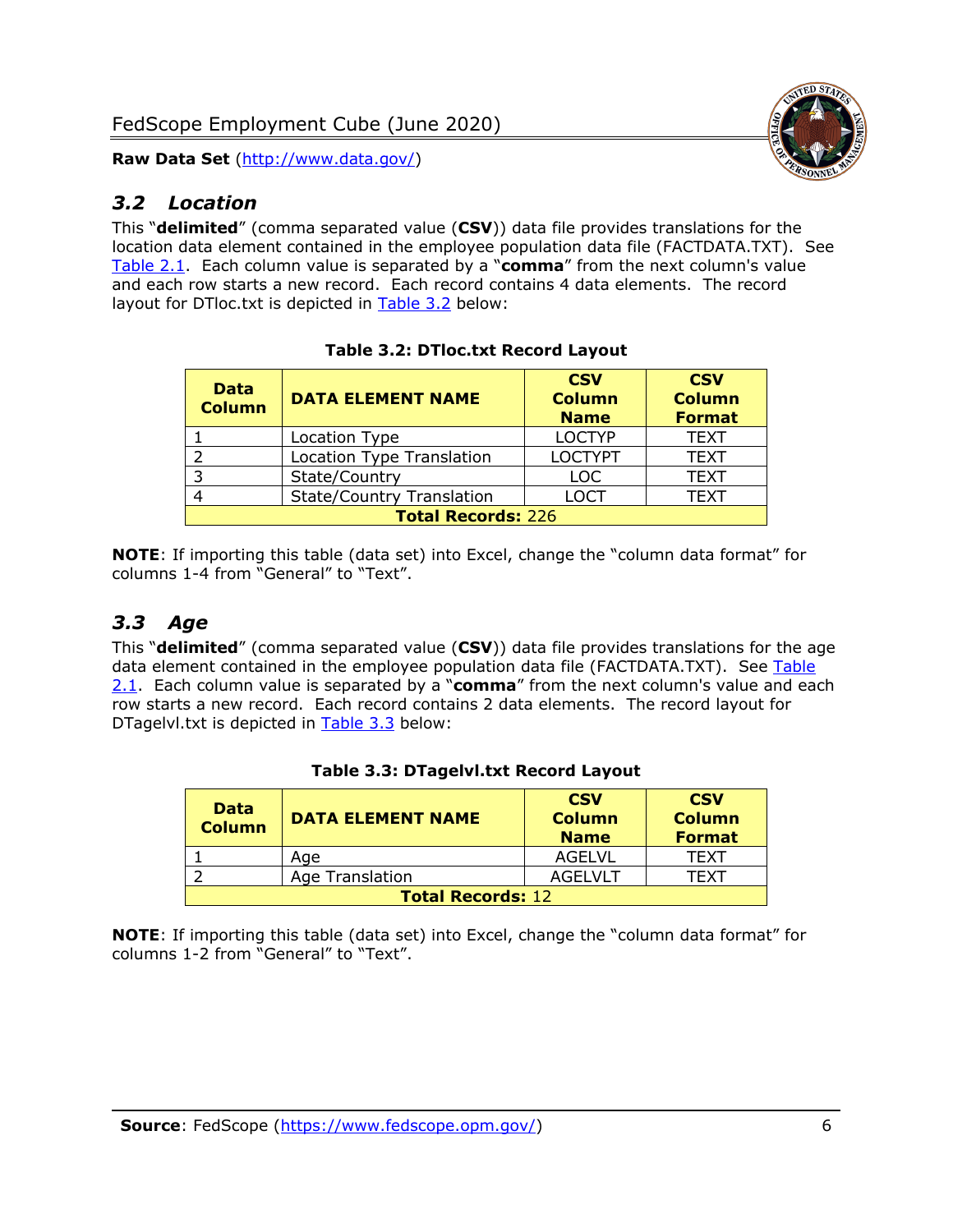

## <span id="page-7-0"></span>*3.4 Education Level*

This "**delimited**" (comma separated value (**CSV**)) data file provides translations for the education level data element contained in the employee population data file (FACTDATA.TXT). See [Table 2.1.](#page-4-0) Each column value is separated by a "**comma**" from the next column's value and each row starts a new record. Each record contains 4 data elements. The record layout for DTedlvl.txt is depicted in [Table 3.4](#page-7-1) below:

<span id="page-7-1"></span>

| <b>Data</b><br><b>Column</b> | <b>DATA ELEMENT NAME</b>                | <b>CSV</b><br><b>Column</b><br><b>Name</b> | <b>CSV</b><br><b>Column</b><br><b>Format</b> |  |
|------------------------------|-----------------------------------------|--------------------------------------------|----------------------------------------------|--|
|                              | <b>Education Level Type</b>             | <b>EDLVLTYP</b>                            | <b>TEXT</b>                                  |  |
| っ                            | <b>Education Level Type Translation</b> | <b>EDLVLTYPT</b>                           | <b>TEXT</b>                                  |  |
| 3                            | <b>Education Level</b>                  | <b>EDLVL</b>                               | <b>TEXT</b>                                  |  |
|                              | <b>Education Level Translation</b>      | <b>EDLVLT</b>                              | <b>TEXT</b>                                  |  |
| <b>Total Records: 24</b>     |                                         |                                            |                                              |  |

#### **Table 3.4: DTedlvl.txt Record Layout**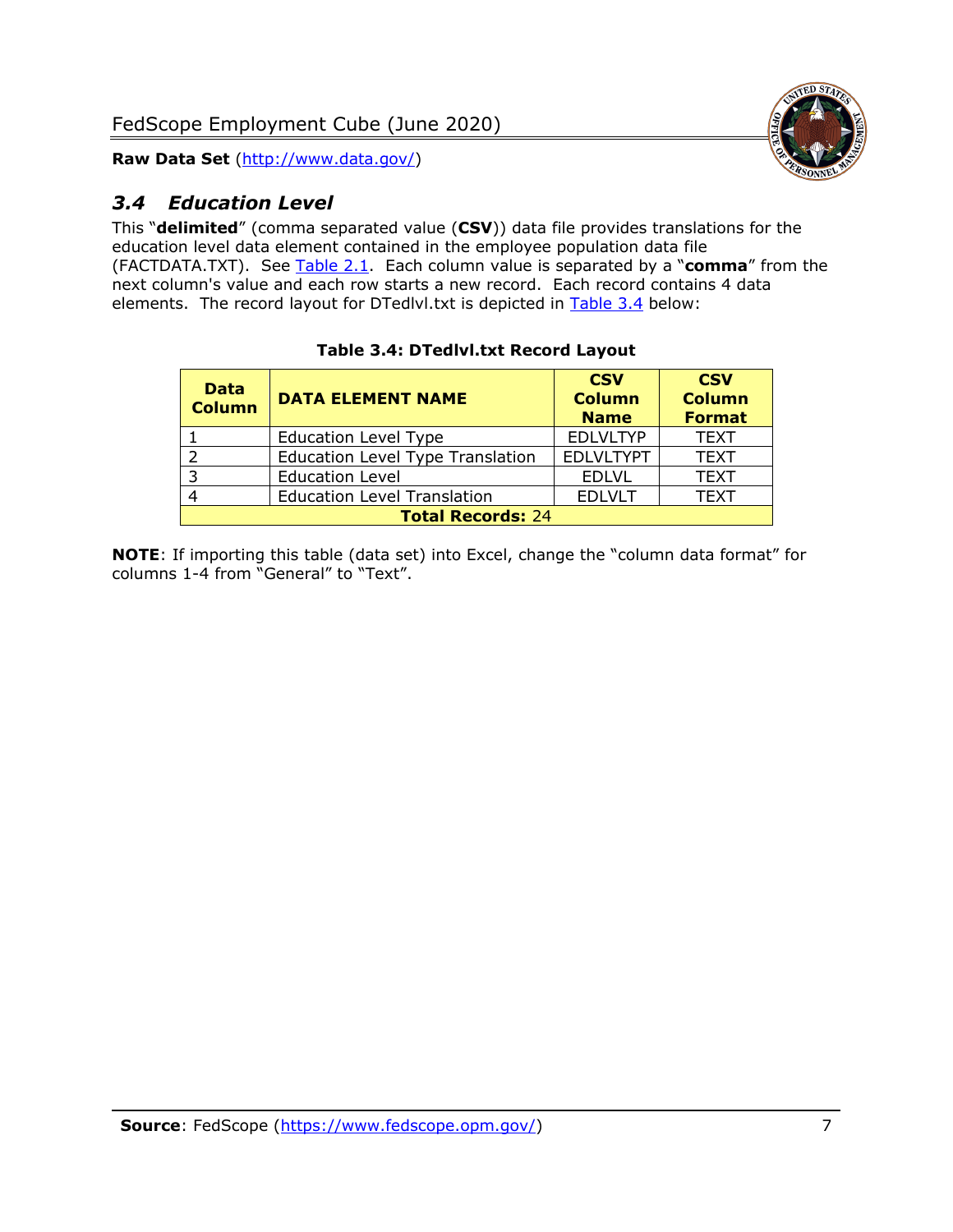

## <span id="page-8-0"></span>*3.5 General Schedule & Equivalent Grade*

This "**delimited**" (comma separated value (**CSV**)) data file provides translations for the general schedule & equivalent grade data element contained in the employee population data file (FACTDATA.TXT). See [Table 2.1.](#page-4-0) Each column value is separated by a "**comma**" from the next column's value and each row starts a new record. Each record contains 1 data element. The record layout for DTgsegrd.txt is depicted in [Table 3.5](#page-8-2) below:

#### **Table 3.5: DTgsegrd.txt Record Layout**

<span id="page-8-2"></span>

| <b>Data</b><br><b>Column</b> | <b>DATA ELEMENT NAME</b>            | <b>CSV</b><br><b>Column</b><br><b>Name</b> | <b>CSV</b><br><b>Column</b><br><b>Format</b> |  |
|------------------------------|-------------------------------------|--------------------------------------------|----------------------------------------------|--|
|                              | General Schedule & Equivalent Grade | GSEGRD                                     | TFXT                                         |  |
| <b>Total Records: 17</b>     |                                     |                                            |                                              |  |

**NOTE**: If importing this table (data set) into Excel, change the "column data format" for column 1-from "General" to "Text".

## <span id="page-8-1"></span>*3.6 Length of Service*

This "**delimited**" (comma separated value (**CSV**)) data file provides translations for the length of service data element contained in the employee population data file (FACTDATA.TXT). See [Table 2.1.](#page-4-0) Each column value is separated by a "**comma**" from the next column's value and each row starts a new record. Each record contains 2 data elements. The record layout for DTloslvl.txt is depicted in [Table 3.6](#page-8-3) below:

#### **Table 3.6: DTloslvl.txt Record Layout**

<span id="page-8-3"></span>

| <b>Data</b><br><b>Column</b> | <b>DATA ELEMENT NAME</b>      | <b>CSV</b><br><b>Column</b><br><b>Name</b> | <b>CSV</b><br><b>Column</b><br><b>Format</b> |
|------------------------------|-------------------------------|--------------------------------------------|----------------------------------------------|
|                              | Length of Service             | <b>LOSLVL</b>                              | TFXT                                         |
|                              | Length of Service Translation | <b>LOSLVLT</b>                             | TFXT                                         |
| <b>Total Records: 11</b>     |                               |                                            |                                              |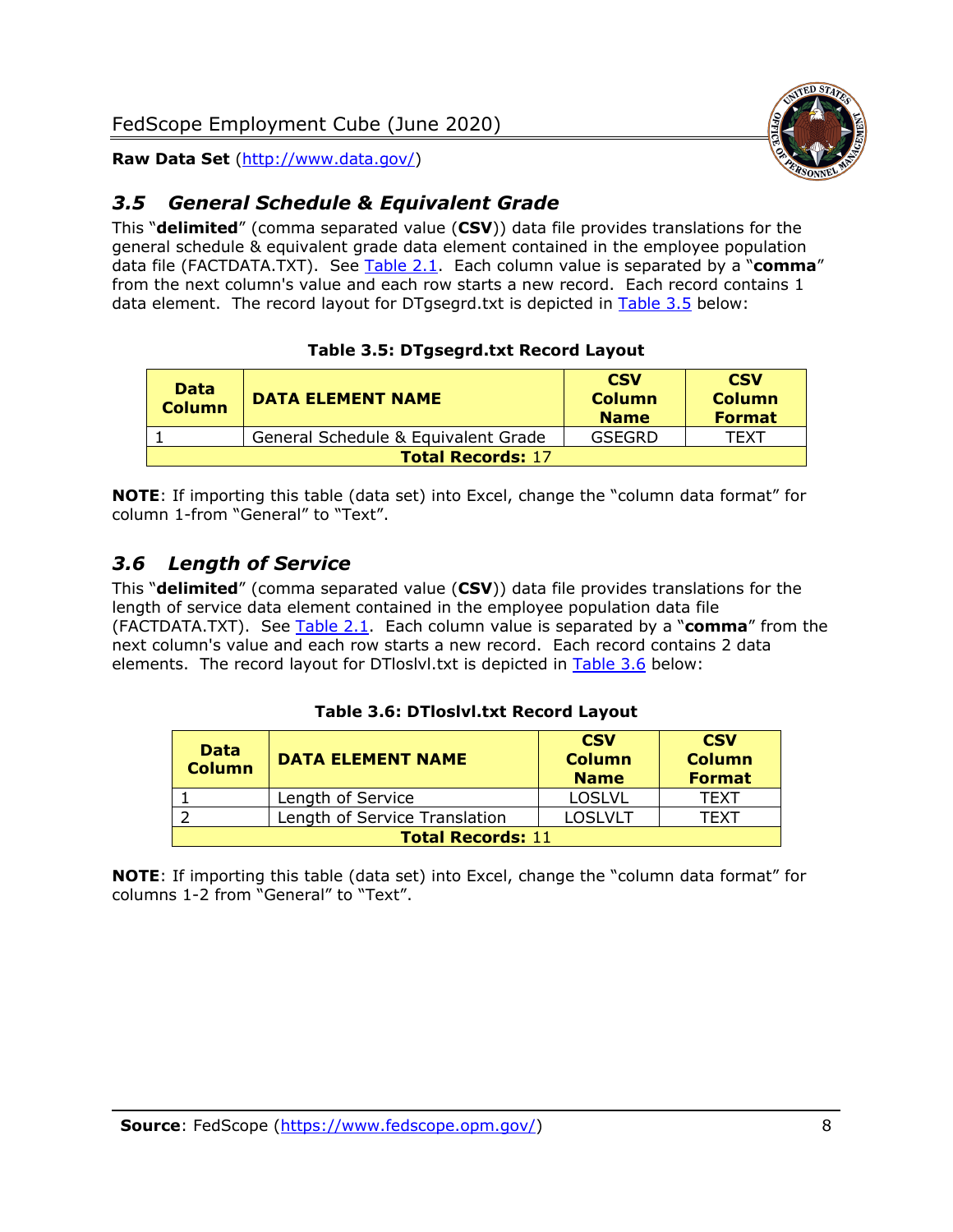## <span id="page-9-0"></span>*3.7 Occupation*

This "**delimited**" (comma separated value (**CSV**)) data file provides translations for the occupation data element contained in the employee population data file (FACTDATA.TXT). See [Table 2.1.](#page-4-0) Each column value is separated by a "**comma**" from the next column's value and each row starts a new record. Each record contains 6 data elements. The record layout for DTocc.txt is depicted in [Table 3.7](#page-9-2) below:

<span id="page-9-2"></span>

| <b>Data</b><br><b>Column</b> | <b>DATA ELEMENT NAME</b>             | <b>CSV</b><br><b>Column</b><br><b>Name</b> | <b>CSV</b><br><b>Column</b><br><b>Format</b> |  |  |
|------------------------------|--------------------------------------|--------------------------------------------|----------------------------------------------|--|--|
|                              | Occupation Type                      | <b>OCCTYP</b>                              | <b>TEXT</b>                                  |  |  |
| 2                            | Occupation Type Translation          | <b>OCCTYPT</b>                             | <b>TEXT</b>                                  |  |  |
| 3                            | <b>Occupation Family</b>             | <b>OCCFAM</b>                              | <b>TEXT</b>                                  |  |  |
| 4                            | <b>Occupation Family Translation</b> | <b>OCCFAMT</b>                             | <b>TEXT</b>                                  |  |  |
| 5                            | Occupation                           | <b>OCC</b>                                 | <b>TEXT</b>                                  |  |  |
| 6                            | <b>Occupation Translation</b>        | <b>OCCT</b>                                | <b>TEXT</b>                                  |  |  |
|                              | <b>Total Records: 671</b>            |                                            |                                              |  |  |

|  | <b>Table 3.7: DTocc.txt Record Layout</b> |  |  |
|--|-------------------------------------------|--|--|
|--|-------------------------------------------|--|--|

**NOTE**: If importing this table (data set) into Excel, change the "column data format" for columns 1-6 from "General" to "Text".

## <span id="page-9-1"></span>*3.8 Occupation Category*

This "**delimited**" (comma separated value (**CSV**)) data file provides translations for the occupation category data element contained in the employee population data file (FACTDATA.TXT). See [Table 2.1.](#page-4-0) Each column value is separated by a "**comma**" from the next column's value and each row starts a new record. Each record contains 2 data elements. The record layout for DTpatco.txt is depicted in [Table 3.8](#page-9-3) below:

<span id="page-9-3"></span>

| <b>Data</b><br><b>Column</b> | <b>DATA ELEMENT NAME</b>               | <b>CSV</b><br><b>Column</b><br><b>Name</b> | <b>CSV</b><br><b>Column</b><br><b>Format</b> |  |
|------------------------------|----------------------------------------|--------------------------------------------|----------------------------------------------|--|
|                              | <b>Occupation Category</b>             | <b>PATCO</b>                               | <b>TEXT</b>                                  |  |
|                              | <b>Occupation Category Translation</b> | <b>PATCOT</b>                              | <b>TFXT</b>                                  |  |
| <b>Total Records: 7</b>      |                                        |                                            |                                              |  |

#### **Table 3.8: DTpatco.txt Record Layout**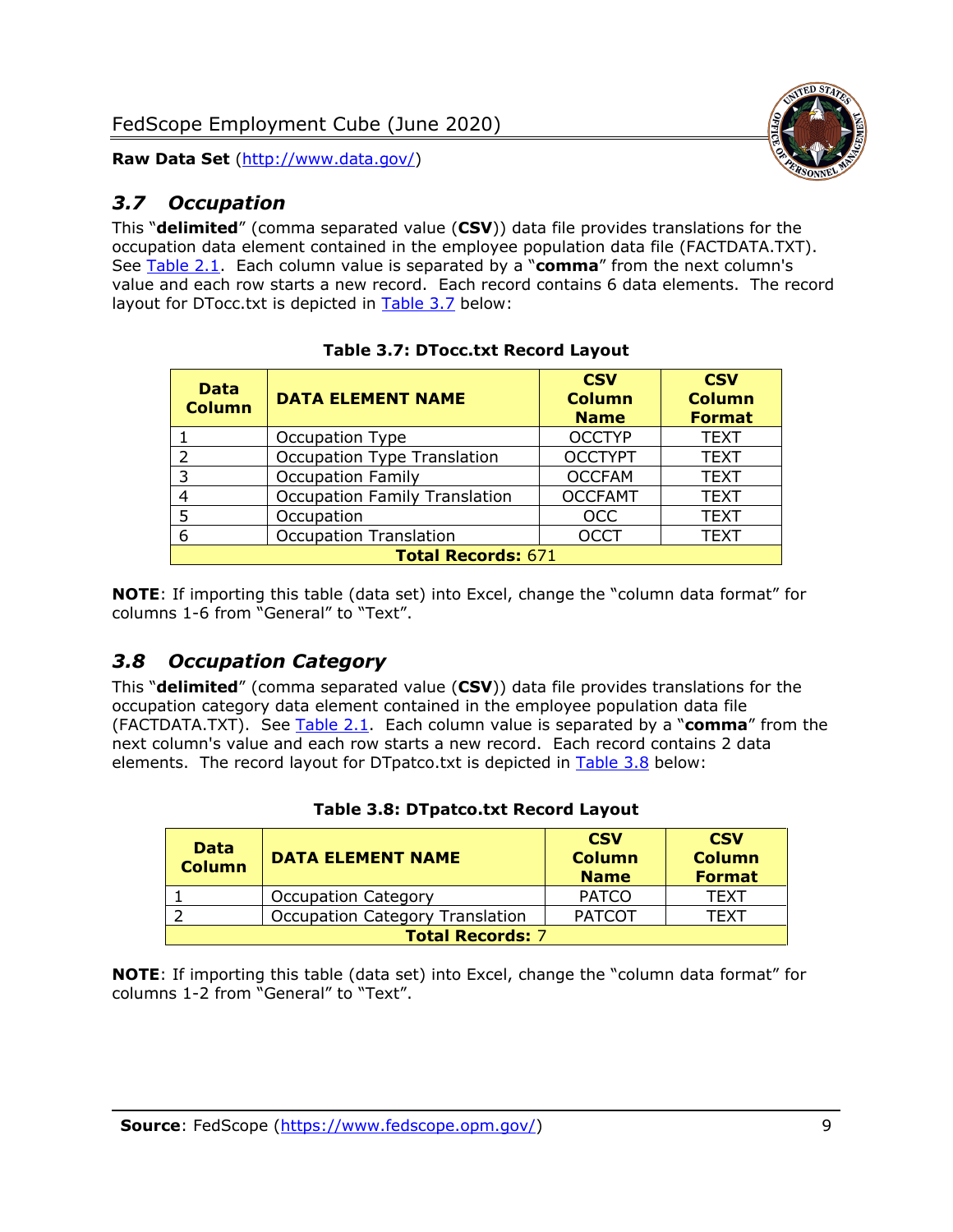



## <span id="page-10-0"></span>*3.9 Pay Plan & Grade*

This "**delimited**" (comma separated value (**CSV**)) data file provides translations for the pay plan & grade data element contained in the employee population data file (FACTDATA.TXT). See [Table 2.1.](#page-4-0) Each column value is separated by a "**comma**" from the next column's value and each row starts a new record. Each record contains 7 data elements. The record layout for DTppgrd.txt is depicted in [Table 3.9](#page-10-2) below:

<span id="page-10-2"></span>

| <b>Data</b><br><b>Column</b> | <b>DATA ELEMENT NAME</b>   | <b>CSV</b><br><b>Column</b><br><b>Name</b> | <b>CSV</b><br><b>Column</b><br><b>Format</b> |  |
|------------------------------|----------------------------|--------------------------------------------|----------------------------------------------|--|
|                              | Pay Plan Type              | <b>PPTYP</b>                               | <b>TEXT</b>                                  |  |
| 2                            | Pay Plan Type Translation  | <b>PPTYPT</b>                              | <b>TEXT</b>                                  |  |
| 3                            | Pay Plan Group             | <b>PPGROUP</b>                             | <b>TEXT</b>                                  |  |
| 4                            | Pay Plan Group Translation | <b>PPGROUPT</b>                            | <b>TEXT</b>                                  |  |
| 5                            | Pay Plan                   | <b>PAYPLAN</b>                             | <b>TEXT</b>                                  |  |
| 6                            | Pay Plan Translation       | <b>PAYPLANT</b>                            | <b>TEXT</b>                                  |  |
| $\overline{ }$               | Pay Plan & Grade           | <b>PPGRD</b>                               | <b>TEXT</b>                                  |  |
| <b>Total Records: 1,018</b>  |                            |                                            |                                              |  |

#### **Table 3.9: DTppgrd.txt Record Layout**

**NOTE**: If importing this table (data set) into Excel, change the "column data format" for columns 1-7 from "General" to "Text".

## <span id="page-10-1"></span>*3.10 Salary Level*

This "**delimited**" (comma separated value (**CSV**)) data file provides translations for the salary level data element contained in the employee population data file (FACTDATA.TXT). See [Table 2.1.](#page-4-0) Each column value is separated by a "**comma**" from the next column's value and each row starts a new record. Each record contains 2 data elements. The record layout for DTsallvl.txt is depicted in [Table 3.10](#page-10-3) below:

<span id="page-10-3"></span>

| <b>Data</b><br><b>Column</b> | <b>DATA ELEMENT NAME</b>        | <b>CSV</b><br><b>Column</b><br><b>Name</b> | <b>CSV</b><br><b>Column</b><br><b>Format</b> |
|------------------------------|---------------------------------|--------------------------------------------|----------------------------------------------|
|                              | Salary Level                    | <b>SALLVL</b>                              | <b>TFXT</b>                                  |
|                              | <b>Salary Level Translation</b> | <b>SALLVLT</b>                             | TFXT                                         |
| <b>Total Records: 26</b>     |                                 |                                            |                                              |

#### **Table 3.10: DTsallvl.txt Record Layout**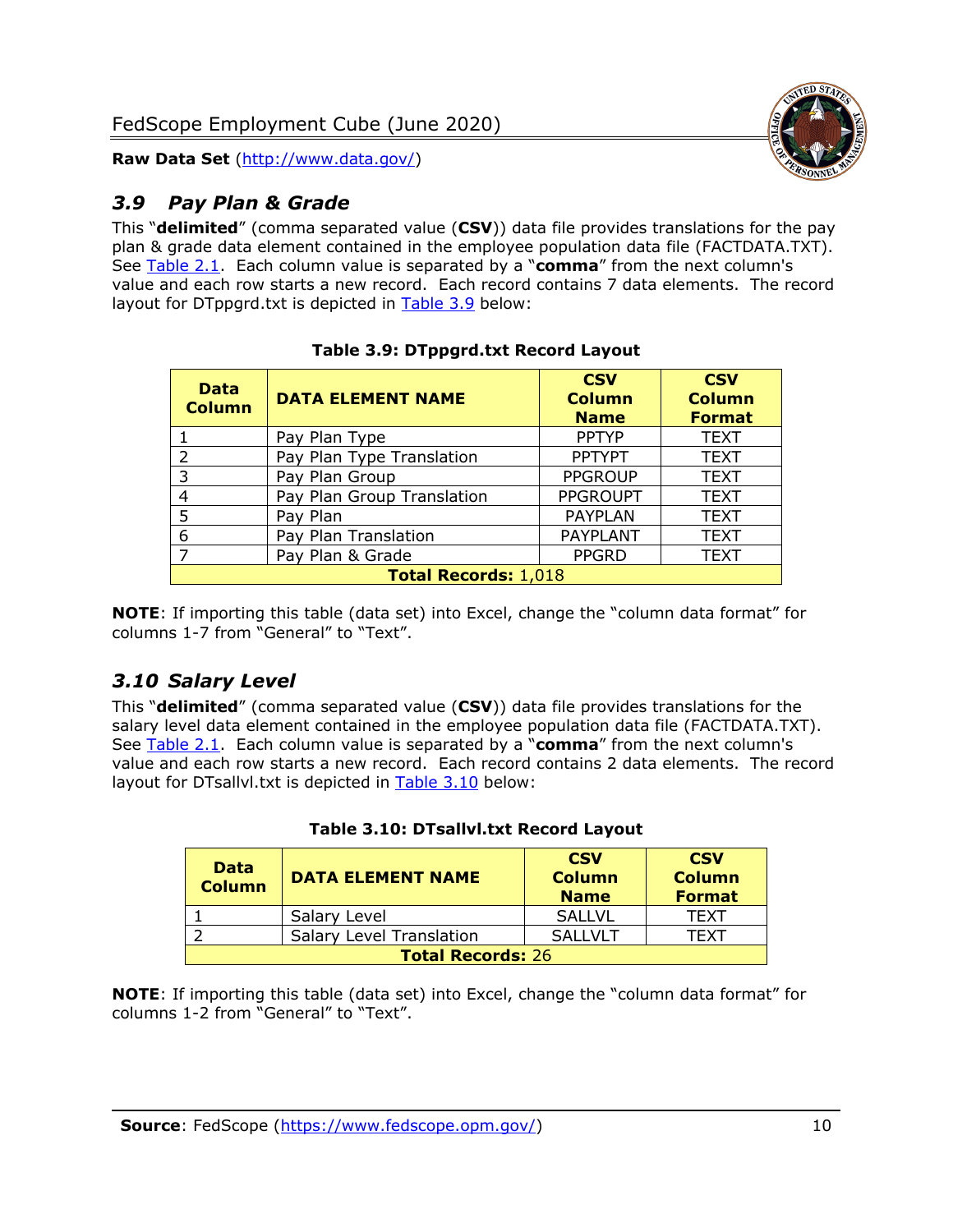

## <span id="page-11-0"></span>*3.11 STEM Occupations*

This "**delimited**" (comma separated value (**CSV**)) data file provides translations for the STEM occupations data element contained in the employee population data file (FACTDATA.TXT). See [Table 2.1.](#page-4-0) Each column value is separated by a "**comma**" from the next column's value and each row starts a new record. Each record contains 6 data elements. The record layout for DTstemocc.txt is depicted in [Table 3.11](#page-11-2) below:

<span id="page-11-2"></span>

| <b>Data</b><br><b>Column</b> | <b>DATA ELEMENT NAME</b>                     | <b>CSV</b><br><b>Column</b><br><b>Name</b> | <b>CSV</b><br><b>Column</b><br><b>Format</b> |  |
|------------------------------|----------------------------------------------|--------------------------------------------|----------------------------------------------|--|
|                              | <b>STEM Occupation Aggregate</b>             | <b>STEMAGG</b>                             | <b>TEXT</b>                                  |  |
| $\mathcal{P}$                | <b>STEM Occupation Aggregate Translation</b> | <b>STEMAGGT</b>                            | <b>TEXT</b>                                  |  |
| 3                            | <b>STEM Occupation Type</b>                  | <b>STEMTYP</b>                             | <b>TEXT</b>                                  |  |
|                              | <b>STEM Occupation Type Translation</b>      | <b>STEMTYPT</b>                            | <b>TEXT</b>                                  |  |
| 5                            | <b>STEM Occupation</b>                       | <b>STEMOCC</b>                             | <b>TEXT</b>                                  |  |
| 6                            | <b>STEM Occupation Translation</b>           | <b>STEMOCCT</b>                            | <b>TEXT</b>                                  |  |
| <b>Total Records: 118</b>    |                                              |                                            |                                              |  |

**Table 3.11: DTstemocc.txt Record Layout**

**NOTE**: If importing this table (data set) into Excel, change the "column data format" for columns 1-6 from "General" to "Text".

## <span id="page-11-1"></span>*3.12 Supervisory Status*

This "**delimited**" (comma separated value (**CSV**)) data file provides translations for the supervisory status data element contained in the employee population data file (FACTDATA.TXT). See [Table 2.1.](#page-4-0) Each column value is separated by a "**comma**" from the next column's value and each row starts a new record. Each record contains 4 data elements. The record layout for DTsuper.txt is depicted in [Table 3.12](#page-11-3) below:

<span id="page-11-3"></span>

| <b>Data</b><br><b>Column</b> | <b>DATA ELEMENT NAME</b>              | <b>CSV</b><br><b>Column</b><br><b>Name</b> | <b>CSV</b><br><b>Column</b><br><b>Format</b> |  |
|------------------------------|---------------------------------------|--------------------------------------------|----------------------------------------------|--|
|                              | Supervisory Status Type               | <b>SUPERTYP</b>                            | <b>TEXT</b>                                  |  |
|                              | Supervisory Status Type Translation   | <b>SUPERTYPT</b>                           | <b>TEXT</b>                                  |  |
|                              | <b>Supervisory Status</b>             | <b>SUPERVIS</b>                            | <b>TEXT</b>                                  |  |
|                              | <b>Supervisory Status Translation</b> | <b>SUPERVIST</b>                           | <b>TEXT</b>                                  |  |
| <b>Total Records: 7</b>      |                                       |                                            |                                              |  |

|  |  | Table 3.12: DTsuper.txt Record Layout |  |  |
|--|--|---------------------------------------|--|--|
|--|--|---------------------------------------|--|--|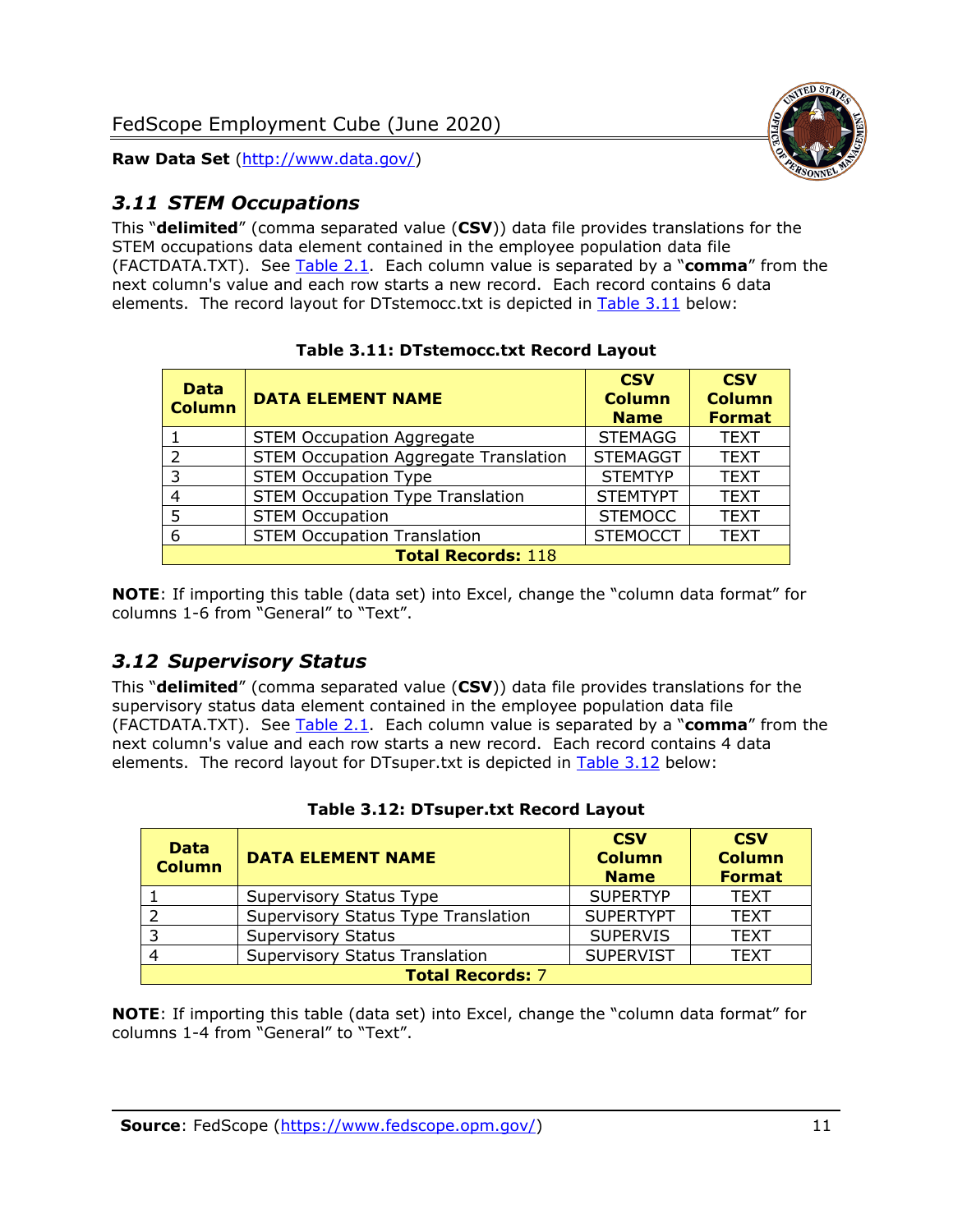

## <span id="page-12-0"></span>*3.13 Type of Appointment*

This "**delimited**" (comma separated value (**CSV**)) data file provides translations for the type of appointment data element contained in the employee population data file (FACTDATA.TXT). See [Table 2.1.](#page-4-0) Each column value is separated by a "**comma**" from the next column's value and each row starts a new record. Each record contains 4 data elements. The record layout for DTtoa.txt is depicted in [Table 3.13](#page-12-2) below:

<span id="page-12-2"></span>

| <b>Data</b><br><b>Column</b> | <b>DATA ELEMENT NAME</b>             | <b>CSV</b><br><b>Column</b><br><b>Name</b> | <b>CSV</b><br><b>Column</b><br><b>Format</b> |  |  |
|------------------------------|--------------------------------------|--------------------------------------------|----------------------------------------------|--|--|
|                              | Type of Appointment Type             | <b>TOATYP</b>                              | <b>TEXT</b>                                  |  |  |
|                              | Type of Appointment Type Translation | <b>TOATYPT</b>                             | <b>TEXT</b>                                  |  |  |
| 3                            | Type of Appointment                  | TOA                                        | <b>TEXT</b>                                  |  |  |
|                              | Type of Appointment Translation      | <b>TOAT</b>                                | <b>TEXT</b>                                  |  |  |
| <b>Total Records: 21</b>     |                                      |                                            |                                              |  |  |

**NOTE**: If importing this table (data set) into Excel, change the "column data format" for columns 1-4 from "General" to "Text".

## <span id="page-12-1"></span>*3.14 Work Schedule*

This "**delimited**" (comma separated value (**CSV**)) data file provides translations for the work schedule data element contained in the employee population data file (FACTDATA.TXT). See [Table 2.1.](#page-4-0) Each column value is separated by a "**comma**" from the next column's value and each row starts a new record. Each record contains 4 data elements. The record layout for DTwrksch.txt is depicted in [Table 3.14](#page-12-3) below:

<span id="page-12-3"></span>

| <b>Data</b><br><b>Column</b> | <b>DATA ELEMENT NAME</b>         | <b>CSV</b><br><b>Column</b><br><b>Name</b> | <b>CSV</b><br><b>Column</b><br><b>Format</b> |  |
|------------------------------|----------------------------------|--------------------------------------------|----------------------------------------------|--|
|                              | Work Schedule Type               | <b>WSTYP</b>                               | <b>TEXT</b>                                  |  |
|                              | Work Schedule Type Translation   | <b>WSTYPT</b>                              | <b>TEXT</b>                                  |  |
| -3                           | Work Schedule                    | <b>WORKSCH</b>                             | <b>TEXT</b>                                  |  |
|                              | <b>Work Schedule Translation</b> | <b>WORKSCHT</b>                            | <b>TEXT</b>                                  |  |
| <b>Total Records: 12</b>     |                                  |                                            |                                              |  |

#### **Table 3.14: DTwrksch.txt Record Layout**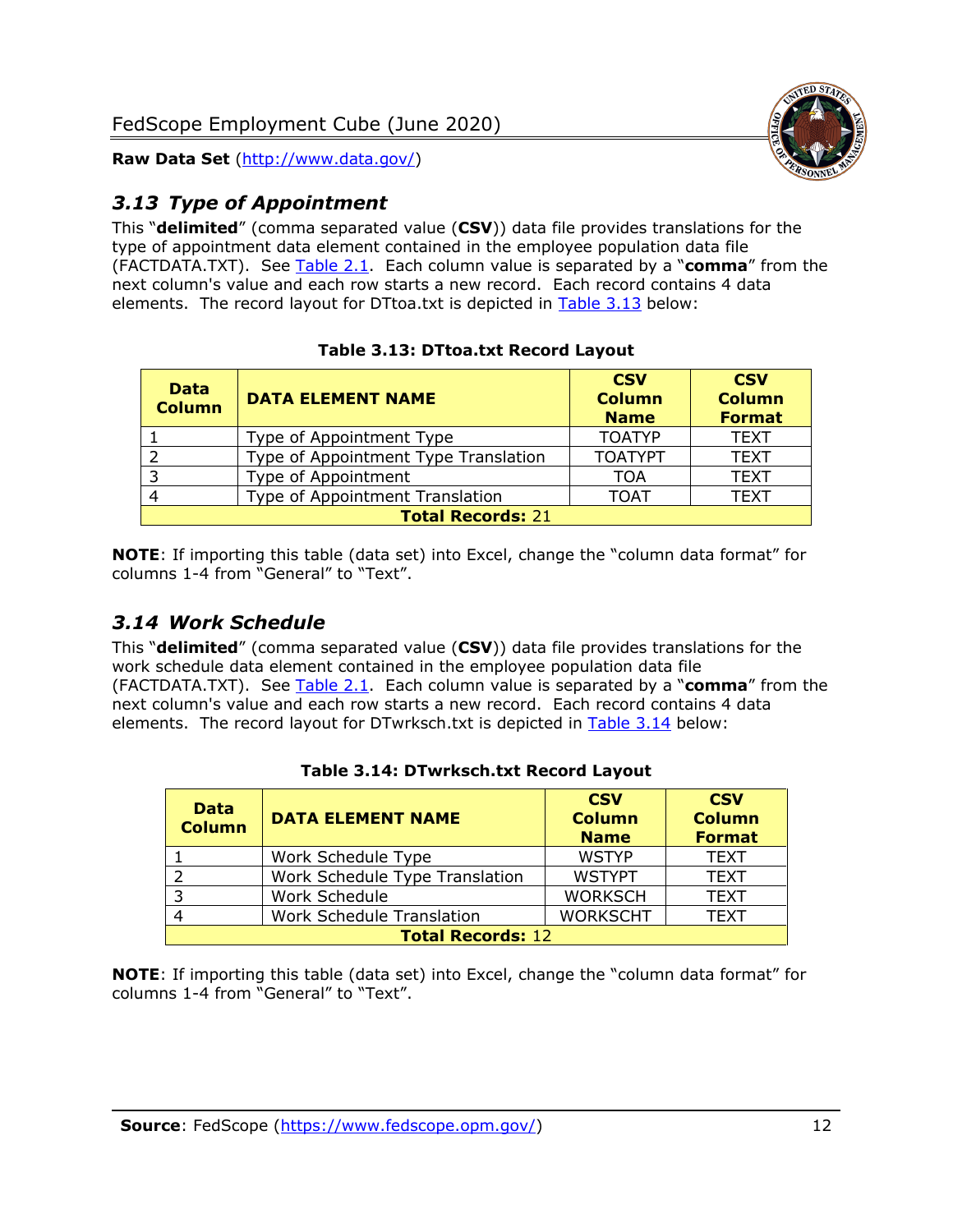

## <span id="page-13-0"></span>*3.15 Work Status*

This "**delimited**" (comma separated value (**CSV**)) data file provides translations for the work status data element contained in the employee population data file (FACTDATA.TXT). See [Table 2.1.](#page-4-0) Each column value is separated by a "**comma**" from the next column's value and each row starts a new record. Each record contains 2 data elements. The record layout for DTwkstat.txt is depicted in [Table 3.15](#page-13-2) below:

<span id="page-13-2"></span>

| <b>Data</b><br><b>Column</b> | <b>DATA ELEMENT NAME</b>       | <b>CSV</b><br><b>Column</b><br><b>Name</b> | <b>CSV</b><br><b>Column</b><br><b>Format</b> |
|------------------------------|--------------------------------|--------------------------------------------|----------------------------------------------|
|                              | <b>Work Status</b>             | <b>WORKSTAT</b>                            | <b>TEXT</b>                                  |
|                              | <b>Work Status Translation</b> | <b>WORKSTATT</b>                           | <b>TFXT</b>                                  |
| <b>Total Records: 2</b>      |                                |                                            |                                              |

## **Table 3.15: DTwkstat.txt Record Layout**

**NOTE**: If importing this table (data set) into Excel, change the "column data format" for columns 1-2 from "General" to "Text".

## <span id="page-13-1"></span>*3.16 Date*

This "**delimited**" (comma separated value (**CSV**)) data file provides translations for the status file month date data element contained in the employee population data file (FACTDATA.TXT). See [Table 2.1.](#page-4-0) Each column value is separated by a "**comma**" from the next column's value and each row starts a new record. Each record contains 2 data elements. The record layout for DTdate.txt is depicted in [Table 3.16](#page-13-3) below:

<span id="page-13-3"></span>

| <b>Data</b><br><b>Column</b> | <b>DATA ELEMENT NAME</b>     | <b>CSV</b><br><b>Column</b><br><b>Name</b> | <b>CSV</b><br><b>Column</b><br><b>Format</b> |
|------------------------------|------------------------------|--------------------------------------------|----------------------------------------------|
|                              | File Date                    | <b>DATECODE</b>                            | <b>TFXT</b>                                  |
|                              | <b>File Date Translation</b> | <b>DATECODET</b>                           | TFXT                                         |
| <b>Total Records: 1</b>      |                              |                                            |                                              |

#### **Table 3.16: DTdate.txt Record Layout**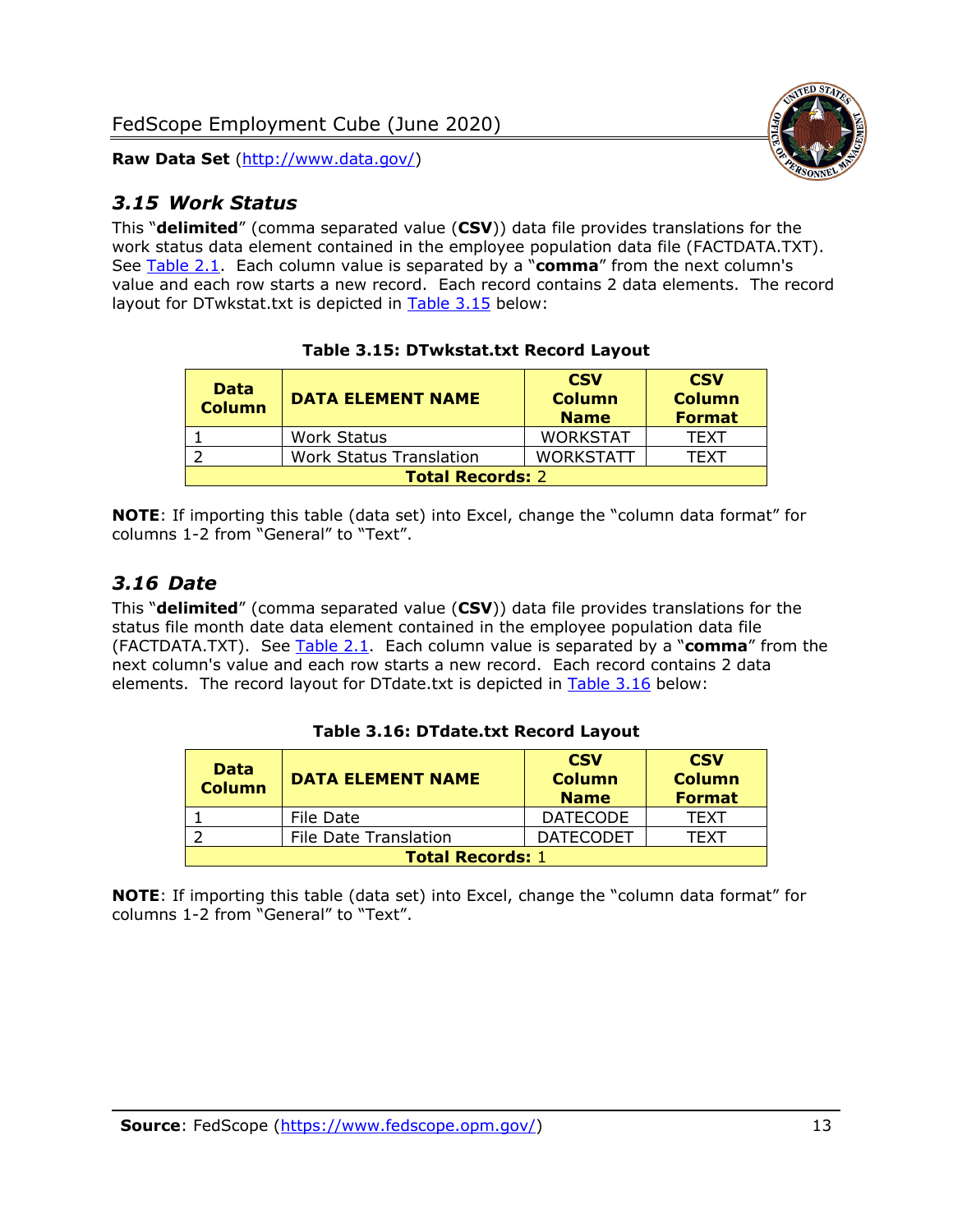## <span id="page-14-0"></span>*3.17 Employment*

There is no translation file for this data element. Every record in the employee population data file (FACTDATA.TXT) contains a value of "1" for this field. See Chapter  $4.17$  for definition of [Employment.](#page-17-0)

## <span id="page-14-1"></span>*3.18 Average Salary*

There is no translation file for this data element. See Chapter  $4.18$  for definition of Average [Salary](#page-17-1) [Average Salary.](#page-17-1)

## <span id="page-14-2"></span>*3.19 Average Length of Service*

There is no translation file for this data element. See Chapter  $4.19$  for definition of Average [Length of Service](#page-17-2)

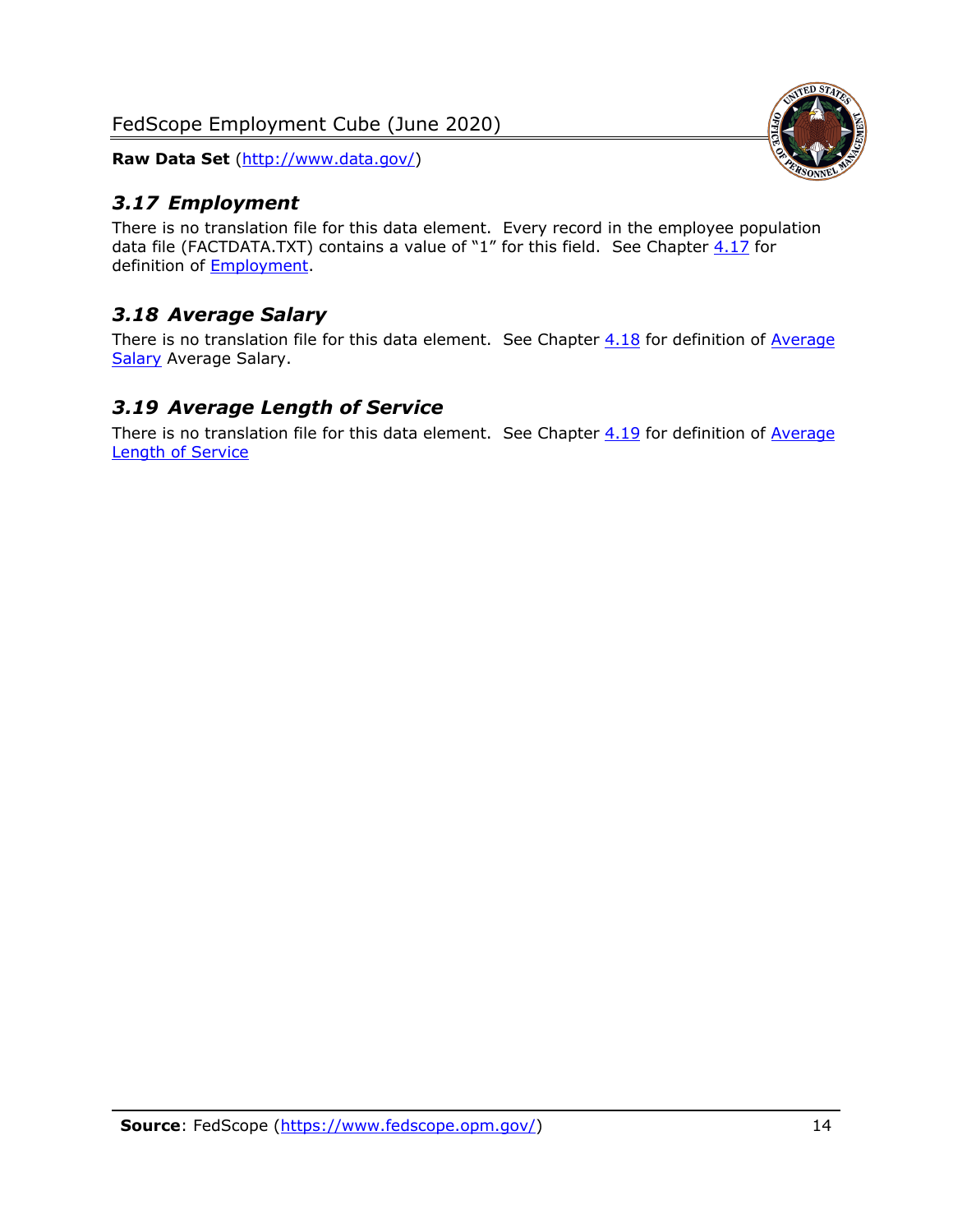<span id="page-15-0"></span>

### <span id="page-15-1"></span>*4.1 Agency*

<span id="page-15-2"></span>The employing organization.

## *4.2 Location*

The official duty station of an employee. Locations in the United States are defined in terms of states. Locations outside the United States are defined in terms of countries and U.S. territories.

## <span id="page-15-3"></span>*4.3 Age*

An employee's age. Age is displayed in five-year intervals, except for an initial interval of less than 20 years and a final interval of 65 years or more.

## <span id="page-15-4"></span>*4.4 Education Level*

<span id="page-15-5"></span>The extent of an employee's educational attainment from an accredited institution.

#### *4.5 General Schedule & Equivalent Grade*

The General Schedule grade for pay plans in the General Schedule and Equivalent pay plan category (See [Pay Plan & Grade\)](#page-16-0).

## <span id="page-15-6"></span>*4.6 Length of Service*

The number of years of Federal civilian employment, creditable military service, and other service made creditable by specific legislation. Length of service is grouped by five-year intervals, except for:

- a. the initial intervals of less than 1 year, 1-2 years, and 3-4 years and
- b. the final interval of 35 years or more.

## <span id="page-15-7"></span>*4.7 Occupation*

<span id="page-15-8"></span>An employee's occupation as defined by the Office of Personnel Management (OPM).

## *4.8 Occupation Category*

Occupational categories are defined by the educational requirements of the occupation and the subject matter and level of difficulty or responsibility of the work.

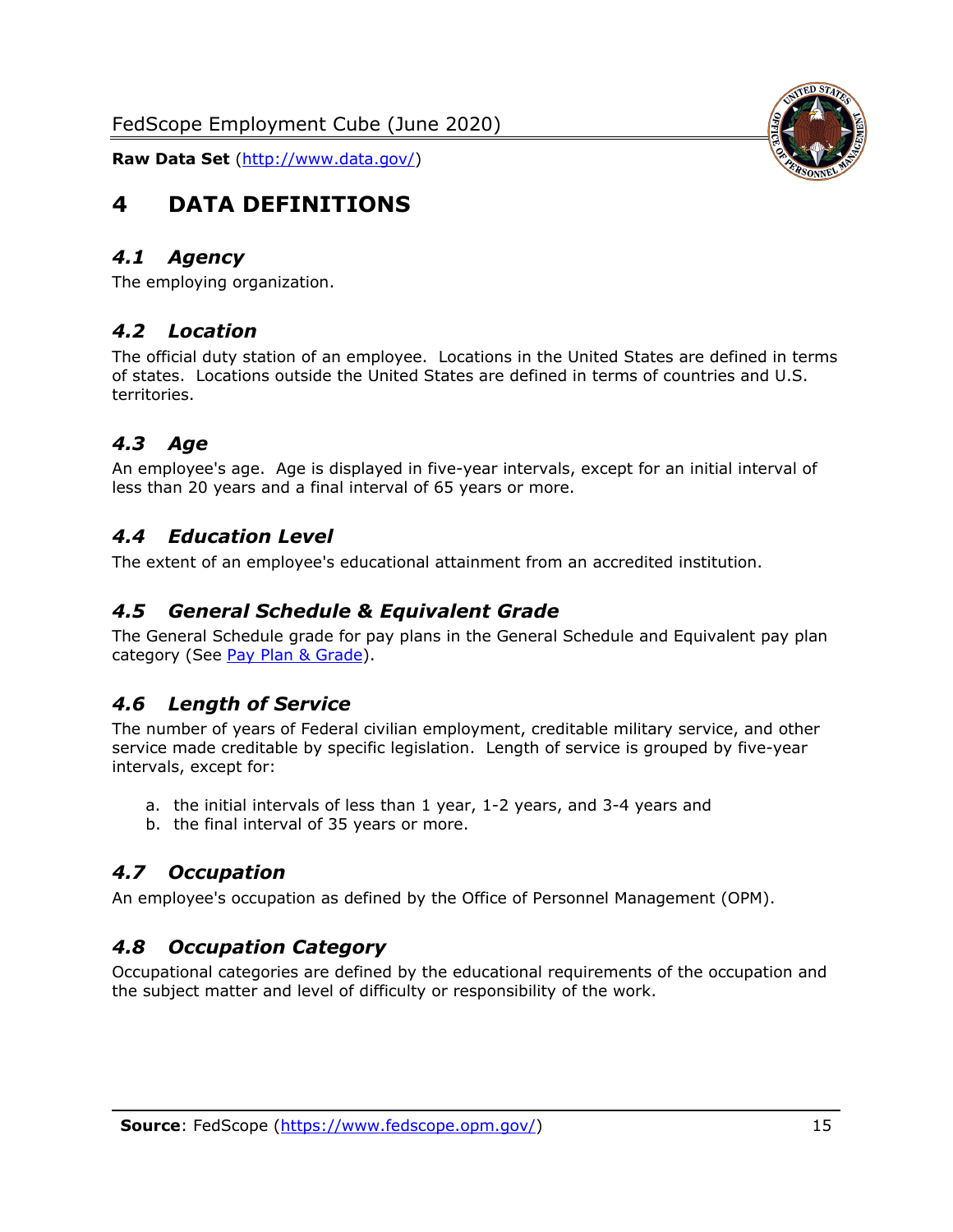

## <span id="page-16-0"></span>*4.9 Pay Plan & Grade*

The pay system and, where applicable, the grade used to determine an employee's basic pay rate. Grade denotes a hierarchical position in a pay plan and is sometimes referred to as level, class, rank, or pay band.

## <span id="page-16-1"></span>*4.10 Salary Level*

An employee's adjusted basic pay, which is an annualized rate of pay. Adjusted basic pay is the sum of an employee's rate of basic pay plus any locality comparability payment and/or special pay adjustment for law enforcement officers. Salaries are grouped by \$10,000 intervals, except for an initial interval of less than \$20,000 and a final interval of \$180,000 or more.

An employee's actual earnings may be more or less than the annualized rate because of factors such as overtime, shift differentials, less than full time work, or leave without pay.

## <span id="page-16-2"></span>*4.11 STEM Occupations*

Listing of occupations grouped into the following four occupational series:

- 1. **S**cience
- 2. **T**echnology
- 3. **E**ngineering
- 4. **M**athematics

## <span id="page-16-3"></span>*4.12 Supervisory Status*

The nature of managerial, supervisory, or non-supervisory responsibility assigned to an employee's position.

## <span id="page-16-4"></span>*4.13 Type of Appointment*

<span id="page-16-5"></span>An employee's appointment in terms of permanence and competitiveness.

## *4.14 Work Schedule*

<span id="page-16-6"></span>The time basis on which an employee is scheduled to work.

## *4.15 Work Status*

A combination of Type of Appointment and Work Schedule data elements. The Work Status data element is limited to "Non-Seasonal Full Time Permanent" and "Other Employees".

## <span id="page-16-7"></span>*4.16 Date*

<span id="page-16-8"></span>The file date (e.g. June 2020 represented by 202006).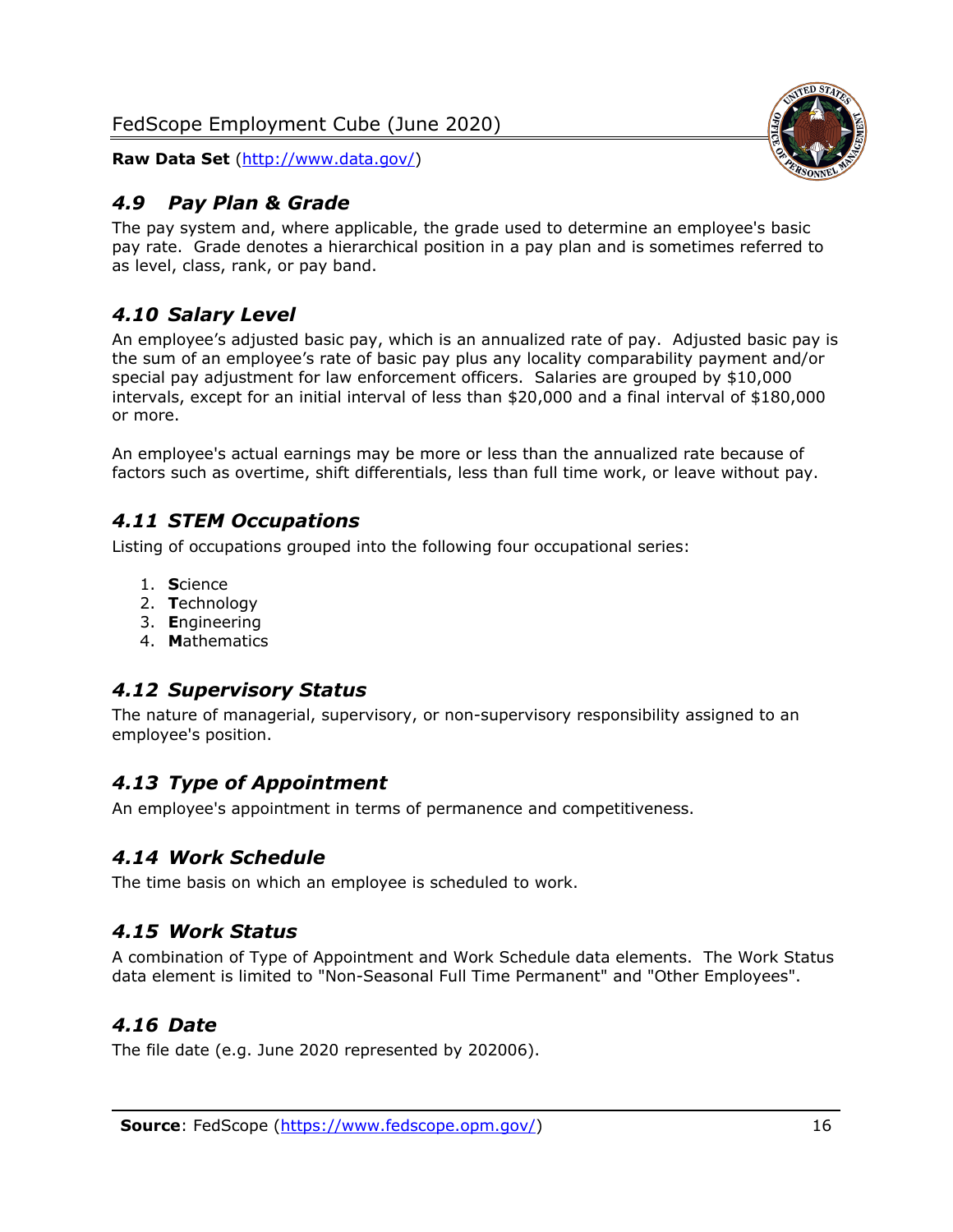<span id="page-17-0"></span>

A measure representing the number of employees in pay status at the end of the quarter (or end of the pay period prior to the end of the quarter).

## <span id="page-17-1"></span>*4.18 Average Salary*

A measure representing the average adjusted basic pay, an annualized rate of pay. Adjusted basic pay is the sum of an employee's rate of basic pay and any locality comparability payment and/or special pay adjustment for law enforcement officers.

An employee's actual earnings may be more or less than the annualized rate because of factors such as overtime, shift differentials, less than full time work, or leave without pay.

Invalid salary values are excluded from the average. A large number of invalid values could invalidate the average. To obtain counts of invalid values, display the data using the Salary Level dimension (See [Salary Level\)](#page-16-1).

## <span id="page-17-2"></span>*4.19 Average Length of Service*

A measure representing the average number of years of Federal civilian employment and creditable military service.

Invalid values are excluded from the average. A large number of invalid values could invalidate the average. To obtain counts of invalid values, display the data using the Length of Service dimension (See [Length of Service\)](#page-15-6).